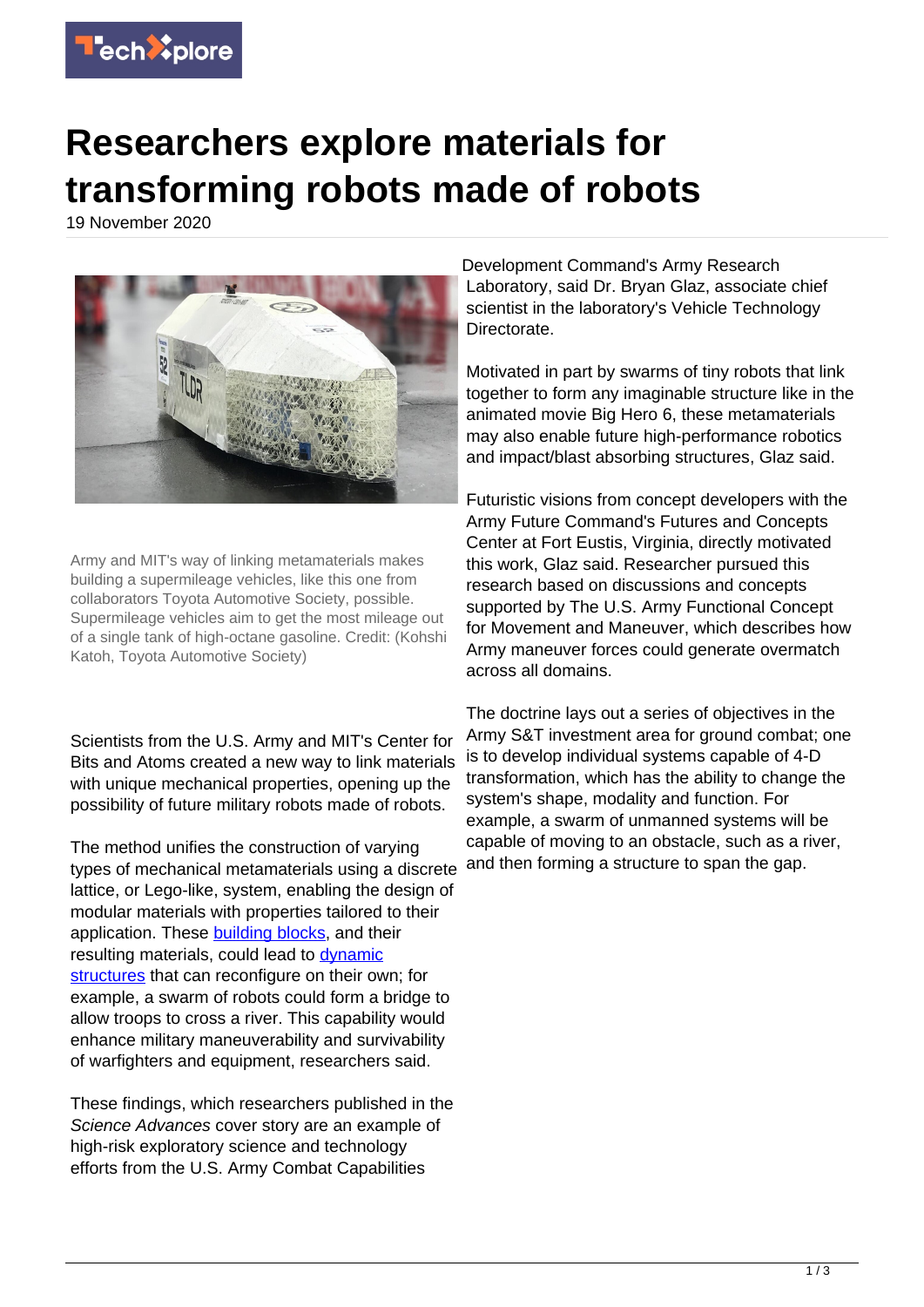

A system created by Army and MIT researchers relies on mass-produced, modular parts that are discretely assembled to form larger, functional mechanical metamaterials with novel properties. Credit: Benjamin Jenett, MIT Center for Bits & Atoms

Glaz said researchers started out trying to build a bridge made of robots to support this vision, but the work has since evolved into mobile robots made of robots.

"Robots rearranging to form a bridge made of robots, similar to ants, is one embodiment of our concept of structural robotics, which blur the line between active and passive elements and feature reconfigurability. It is still a motivating use case for the system, but we are looking at broader implications for ground robotics which are adaptable, reconfigurable, and resilient," said Dr. Christopher Cameron, an Army researcher. "If a swarm of robots can turn themselves into a bridge, how else can they be rearranged? How do we design and control robots like this?"

The paper addresses the design of modular structures and introduces a system which will enable the Army to build a variety of robots with unique properties like impact energy absorption. The materials researchers designed demonstrated a range of surprising and useful properties including extreme stiffness, toughness and unique couplings between displacement and rotation.

The system, based on cost-effective injection molding and discrete lattice connections, enables rapid assembly of macro-scale structures which may combine characteristics of any of the four base material types: stiff; compliant; auxetic, or materials that when stretched become thicker perpendicular to the applied force; and chiral, or materials that are asymmetric in such a way that the structure and its mirror image cannot be easily viewed when superimposed. The resulting macro-architected materials can be used to build at scales orders of magnitude larger than achievable with traditional metamaterial manufacturing at a fraction of the cost.

The research is a product the ARL Northeast extended site, where Cameron is embedded in tight collaboration with researchers at MIT. Army researchers contributed expertise in large-scale finite element simulation to complement experimental observations, Cameron said.

The next phases of the research will explore the design space created by the system with target applications including modular soft robotics, impact absorbing structures, and rapid construction at the point of demand. Cameron said researchers also want to investigate how traditional, additively manufactured metamaterials might be integrated with this system to create large-scale hierarchical metamaterials, combining strengths across scales.

"This part of our high risk, exploratory research portfolio within the Vehicle Technology Directorate," Glaz said. "In a couple of years we may find there is no major Army advantage to robots-made-robots but right now, we've thought of early Army applications such as rapidly forming bridges as well as air dropping or launching a bunch of smaller robots into a contested area and to test how they come together to form a larger mobile platform that can do useful functions in the aggregated phase."

 **More information:** Benjamin Jenett et al. Discretely assembled mechanical metamaterials, Science Advances (2020). [DOI:](http://dx.doi.org/10.1126/sciadv.abc9943) [10.1126/sciadv.abc9943](http://dx.doi.org/10.1126/sciadv.abc9943)